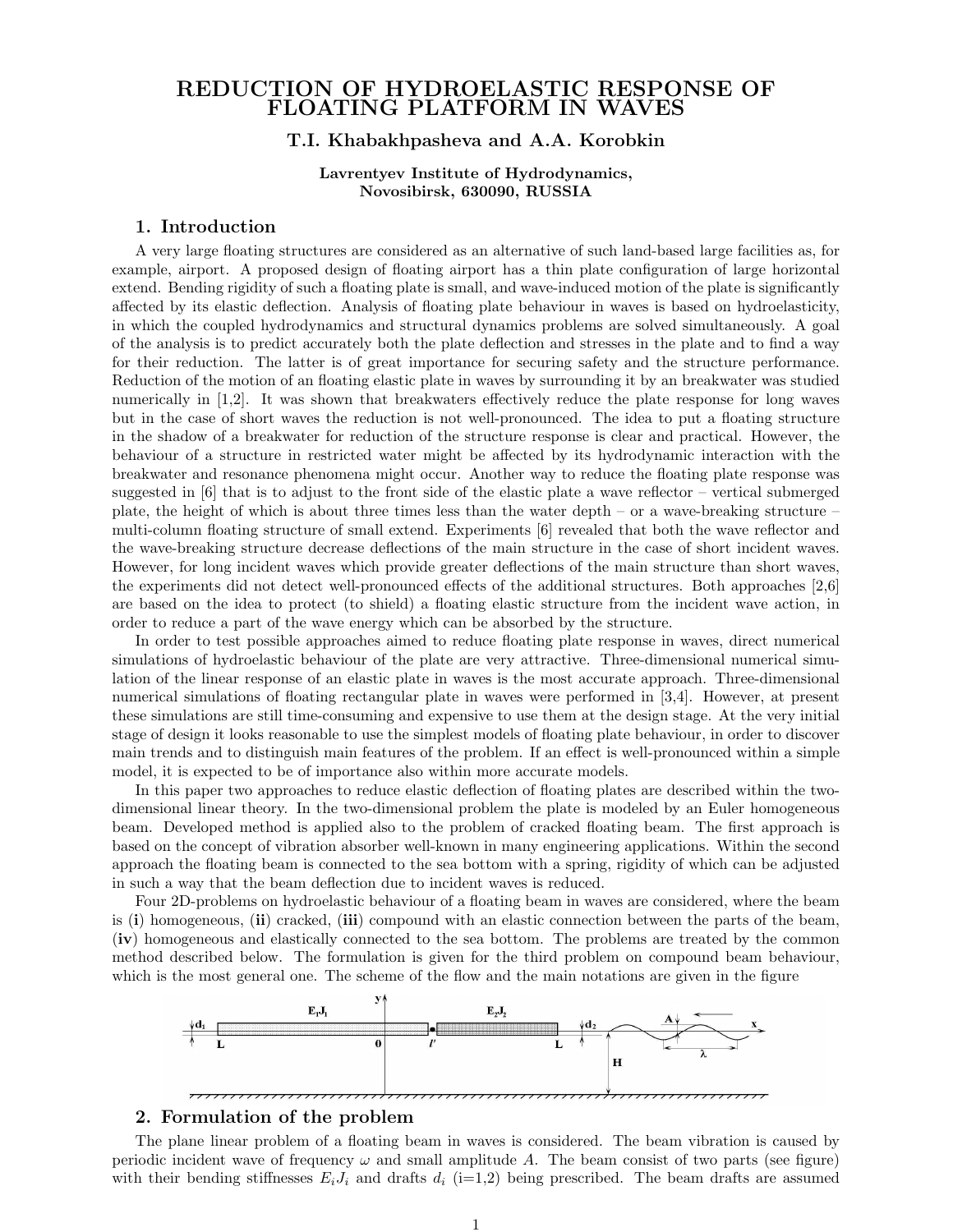much smaller than both the total beam length  $2L$  and the liquid depth H. We shall determine the beam deflection and the stress distribution in the beams and study their dependence on characteristics of the beam parts and conditions of their connection.

Non-dimensional variables are used below: L is taken as the length scale,  $1/\omega$  as the time scale, the amplitude of the incident wave A as the deflection scale, the product  $\rho g A$ , where  $\rho$  is the liquid density and g is the acceleration due to gravity, as the pressure scale,  $2Ld\rho g$  as the scale of bending stresses, and the product  $A\omega L$  as the scale of the velocity potential. Within the linear wave theory the non-dimensional hydrodynamic pressure  $p(x, 0, t)$  along the beam ,  $-1 < x < 1$ , and the beam deflection  $w(x, t)$  are given as  $p(x, 0, t) = \Re[e^{it} P(x)]$  and  $w(x, t) = \Re[e^{it} W(x)]$ , respectively. The new unknown complex-valued functions  $P(x)$  and  $W(x)$  satisfy the following equations and the boundary conditions:

$$
P(x) + \frac{\gamma}{2\pi} \int_{-1}^{1} P(x_0) K(x - x_0) dx_0 = e^{ikx} - W(x), \tag{1}
$$

$$
\beta(x)W^{IV} - \alpha(x)W = P(x) \qquad (-1 < x < 1),\tag{2}
$$

$$
W''(\pm 1) = 0, \qquad W'''(-1) = 0, \qquad W'''(+1) = k_l W(+1), \tag{3}
$$

$$
W(l-0) = W(l+0), \qquad \beta_1 W''(l-0) = \beta_2 W''(l+0), \qquad \beta_1 W'''(l-0) = \beta_2 W'''(l+0), \tag{4}
$$

$$
W''(l-0) + k_T[W'(l-0) - W'(l+0)] = 0,
$$
\n(5)

where

 $\alpha(x) = \begin{cases} \alpha_1 & \text{for } x \in [-1, l), \\ \alpha_2 & \text{for } x \in (l, 1], \end{cases}$  $\alpha_1$  for  $x \in [-1, l)$ ,<br>  $\alpha_2$  for  $x \in (l, 1]$ ,<br>  $\beta(x) = \begin{cases} \beta_1 & \text{for } x \in [-1, l) \\ \beta_2 & \text{for } x \in (l, 1] \end{cases}$ .  $\beta_2$  for  $x \in (l, 1]$ .

The problem  $(1)$  -  $(5)$  contains eight parameters:

 $k_l = K_l L^3 / E_1 J_1, \ \ k_T = K_T L / E_1 J_1, \ \ \gamma = L \omega^2 / g, \ \ \alpha_j = \gamma d_j / L, \ \ \beta_j = E_j J_j / (\rho g L^4), \ \ (j = 1, 2)$ and k which is the positive solution of the dispersion equation  $k \tanh(kH_0) = \gamma$ ,  $H_0 = H/L$ . The function  $K(z)$  in (1) is given as

$$
K(z) = -2\pi i \frac{k e^{-ik|z|}}{H_0(k^2 - \gamma^2) + \gamma} + 2\pi \sum_{j=1}^{\infty} \frac{s_j e^{-s_j|z|}}{H_0(s_j^2 + \gamma^2) - \gamma},
$$

where  $s_j = (\pi j - \delta_j)/H_0$  and  $\delta_j$  is the solution of the equation  $\delta_j = \arctan(\gamma H_0/(\pi j - \delta_j))$ ,  $j \ge 1$ .

The boundary-value problem (1)-(5) describes the hydroelastic behaviour of a free-free homogeneous beam in waves with  $\alpha_1 = \alpha_2$ ,  $\beta_1 = \beta_2$ ,  $k_l = 0$  and  $k_T = \infty$ , of a free-free cracked beam with  $\alpha_1 = \alpha_2$ ,  $\beta_1 =$  $\beta_2$ ,  $k_l = 0$  and  $k_T \geq 0$ , of a free-free compound beam with  $\alpha_1 \neq \alpha_2$ ,  $\beta_1 \neq \beta_2$ ,  $k_l = 0$  and  $k_T \geq 0$ , and of an homogeneous beam connected elastically to the sea bottom, with  $\alpha_1 = \alpha_2$ ,  $\beta_1 = \beta_2$ ,  $k_l \neq 0$  and  $k_T = \infty$ .

#### 3. Method of solution

Problem (1) - (5) can be solved with the help of the normal mode method in the same manner as in [7]. This method reduces the integral equation (1) to infinite system of algebraic equations with respect to the principle coordinates of the pressure  $P(x)$ . However, the eigenfunctions of the compound beam are rather complicated and, moreover, they do not correspond to the features of the hydrodynamic pressure distribution along the beam. A main idea of the present study is to use different basic functions for the pressure and the beam deflection. Trigonometric functions are used as basic functions to present the pressure in the form

$$
P(x) = \frac{1}{2}a_0 + \sum_{n=1}^{\infty} ac_n \cos \pi nx + \sum_{n=1}^{\infty} as_n \sin \pi nx.
$$
 (6)

Substitution of expansion (6) into equation (2) leads to the following expansion for the beam deflection

$$
W(x) = \frac{1}{2}a_0wc_0(x) + \sum_{n=1}^{\infty} ac_nwc_n(x) + \sum_{n=1}^{\infty} as_nws_n(x).
$$
 (7)

The functions  $wc_i(x)$  and  $ws_i(x)$  satisfy conditions (3)-(5) and equation (2) with  $P(x)$  being replaced by  $\cos(j\pi x)$  and  $\sin(j\pi x)$ , respectively. The functions  $wc_i(x)$  and  $ws_i(x)$  are considered here as basic functions for the beam deflection. The integral equation (1) with account for expansions (6) and (7) leads to the infinite system of algebraic equations with respect to the coefficients  $ac_n$  and  $as_n$ .

$$
(\mathbf{I} + \frac{\gamma}{2\pi}\mathbf{S} + \mathbf{A})\ \vec{a} = \vec{e}.\tag{8}
$$

Here  $I = diag(2, 1, 1, ...)$  is diagonal matrix, symmetric matrix **S** comes from the integral term in (1), symmetric matrix **A** comes from the term  $W(x)$ , and  $\vec{a} = (ac_0/2, ac_1, ac_2, ...ac_n, as_1, as_2, ...as_n)^T$ . The elements of the vector  $\vec{e}$  are the coefficients in the expansion of  $\exp(ikx)$  with respect to the trigonometric functions. All elements of the matrices **S** and **A** and those of the vector  $\vec{e}$  are given by analytical formulae.

## 4. Free-free homogeneous beam

Problem (1) - (3) with  $\alpha_1 = \alpha_2$ ,  $\beta_1 = \beta_2$  and  $k_l = 0$  corresponds to that of hydroelastic behaviour of the homogeneous free-free beam in waves and was studied in [5] by the domain decomposition method, in [7] by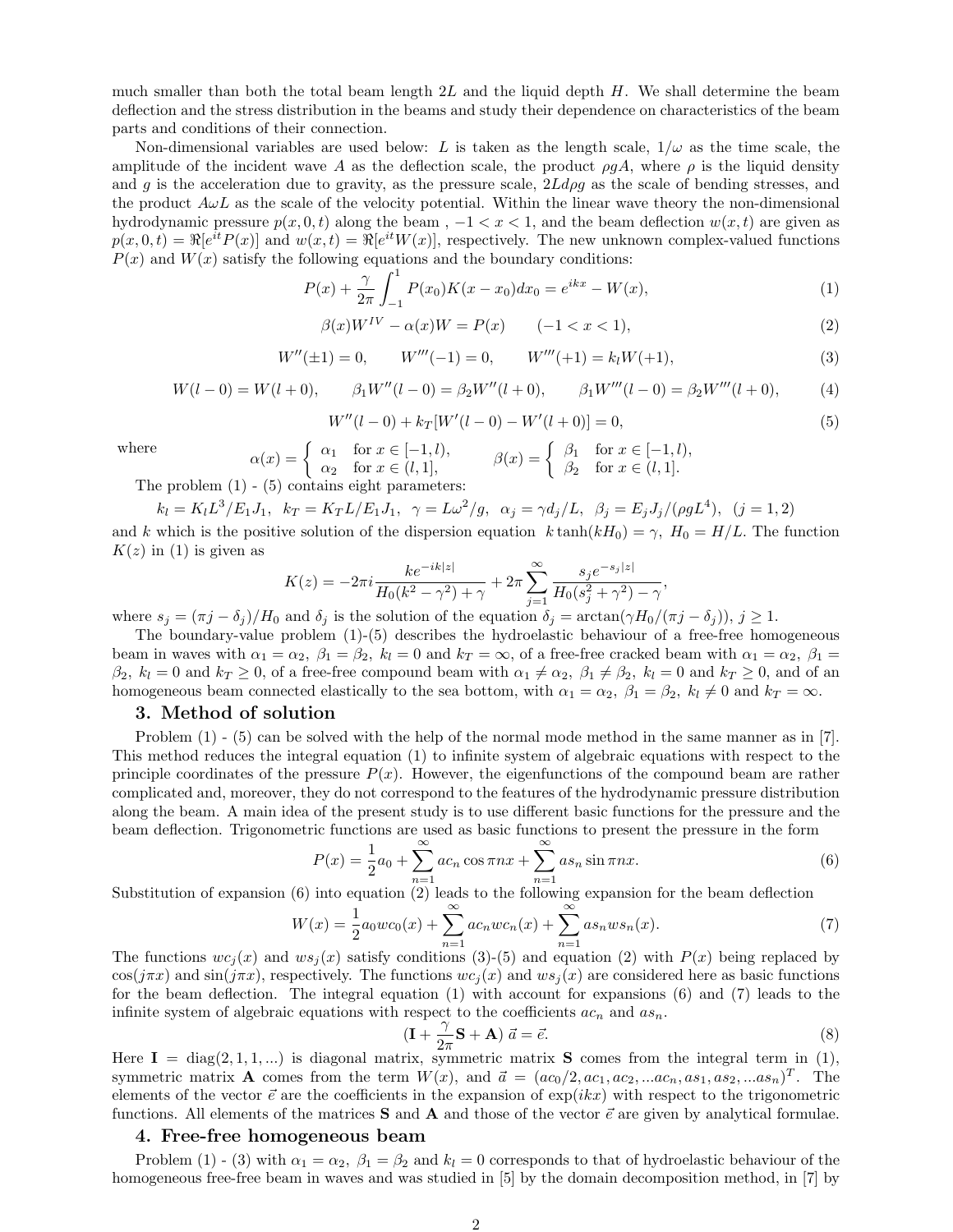the normal mode method and in [8] with the help of a combination of these methods. The obtained numerical results are in good agreement for low frequencies of incident waves but differ each other for high frequencies. The problem of high-frequency excitation of floating elastic plates is not solved yet. The low-frequency case is considered here only.

Numerical calculations were performed for the conditions of the experiments carried out by Wu et al. [8] for homogeneous narrow plate in a channel:  $d = 8.36$ mm,  $H = 1.1$ m,  $h = 38$ mm,  $EJ = 471$ kg m<sup>3</sup>/s<sup>2</sup>, L =5m. The frequency of incident wave is equal to  $4.4s^{-1}$  (period of the wave  $T = 1.429s$ ) and  $2.2s^{-1}$ (period of the wave  $T = 2.875$ s). In this cases  $\beta = 7.7 \cdot 10^{-5}$ ,  $\alpha = 0.016$  and  $\alpha = 0.004$ ,  $\gamma = 9.85$  and  $\gamma = 2.43$ ,  $k = 10.1$  and  $k = 3.654$ , respectively, depending on the incident wave frequency. Convergence of the numerical algorithm was checked by changing the number of terms taken into account in each sum of (6) and (7). Ninety terms were used to plot the obtained numerical results. The present results for the homogeneous beam, are identical with those obtained in [5,7,8] by other methods. The amplitude of the beam deflection  $|W(x)|$  is shown below only for  $T = 1.429$ s.

# 5. Free-free compound beam

The linear problem of two floating beams is considered. The beams are connected with the help of a torsional spring. Vibrations of the beams are caused by periodic incident wave of small amplitude. The longer beam is referred to as the main structure, characteristics of which are prescribed. The shorter beam is referred to as the auxiliary plate, length of which is given. Both characteristics of the auxiliary plate and the torsional spring stiffness which essentially reduce the vibration amplitude of the main structure are determined. The auxiliary plate can be adjacent either in front of the structure (case a) or at the rear side of it (case  $b$ ).



Calculations were performed for the conditions of experiments [8] for main plate. Period of the incident wave is equal to  $1.429$ s (line 1 is for a single plate, line 2 is for case a, line 3 is for case b, length of the auxiliary plate is equal to 0.25 of the main plate length,  $(EJ)_{aux} = 100(EJ)_{main}$ ). It was revealed that:  $\bullet$  auxiliary plates adjacent in front of the main structure (case a) decrease the structure vibrations;

• vibrations of the main structure are increased with auxiliary plates attached to its rear side (case  $b$ );

• reduction of the vibration is strongest if the plates are simply connected  $(k_T = 0)$ ;

• auxiliary plate of length 1.5m decrease the deflections by  $20\%$  (case a) and increase them by  $10\%$  (case b);

• essential reduction (35%) of the structure vibrations was obtained in the case of rigid auxiliary plates of length 2.5m simply connected in front of the main structure.

Roughly speaking, in order to reduce the floating plate vibrations, a rigid plate of smaller length has to be simply connected in front of the main structure.

#### 6. Free-free cracked beam

In order to model the cracked beam problem, the method of matched asymptotic expansions is used. According to this method, the beam is divided into the 'inner' region which surrounds the crack, and the 'outer' region, where the transverse variation of the stresses is not important and the plate is modeled by an elementary homogeneous beam. In the leading order as  $h/L \rightarrow 0$ , reduction in stiffness of the beam due to the presence of a crack is modeled with the help of a torsional spring (see figure).



The equivalent torsional spring stiffness  $K_T$  for a single-sided crack is assumed known as a function of the beam parameters and the crack length a. The 'outer' solution for the floating free-free beam which is divided by the torsional spring into two parts, provides the bending stresses outside the crack region. Therefore the 'outer' solution is described by the problem considered in Section 5, where  $\alpha_1 = \alpha_2$ ,  $\beta_1 = \beta_2$ ,  $k_l = 0$ ,  $k_T \ge 0$ .